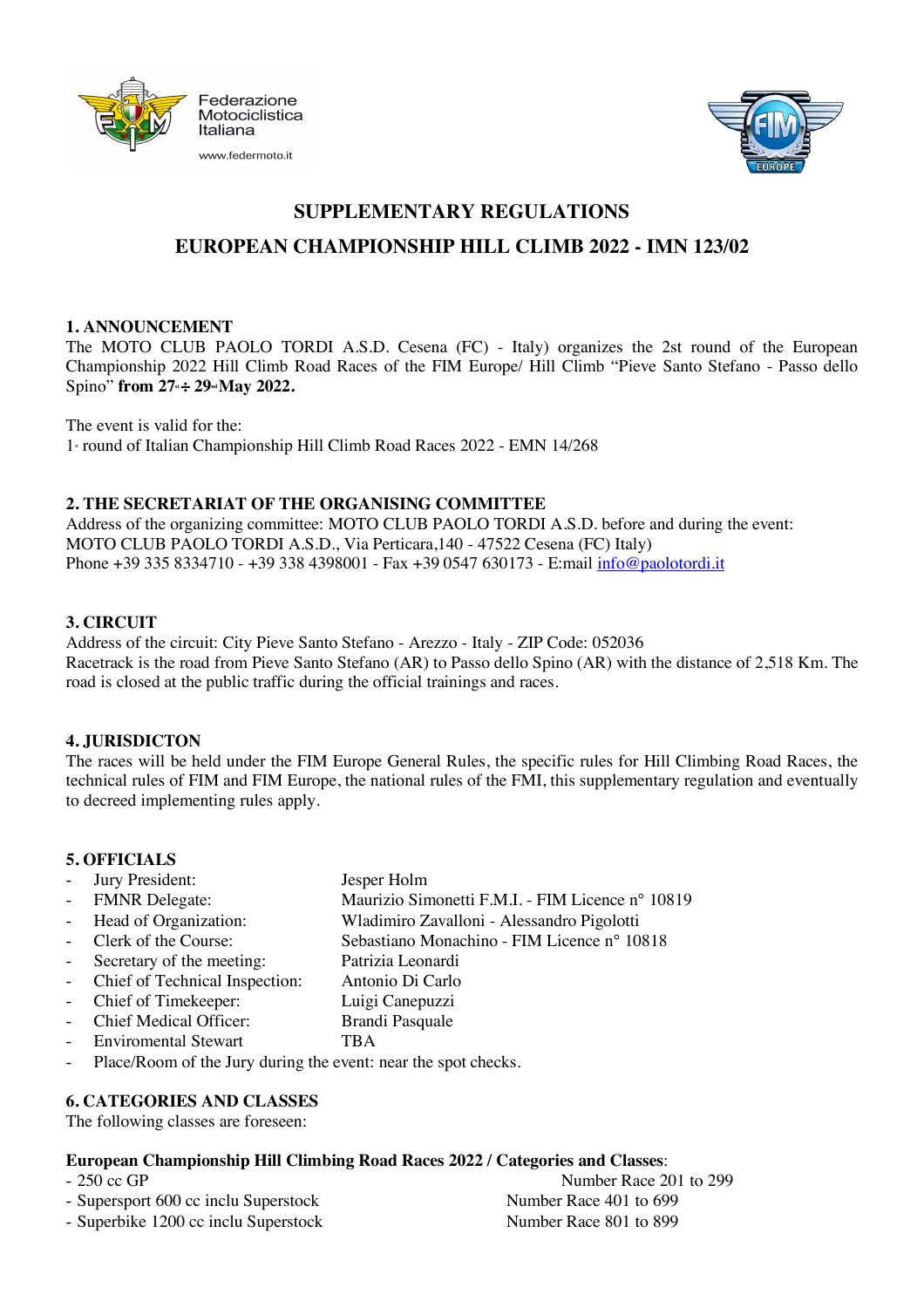| - Supermoto OPEN                                          | Number Race 701 to 799 |                               |
|-----------------------------------------------------------|------------------------|-------------------------------|
| <b>Italian Championship Hill Climbing Road Races 2022</b> |                        |                               |
| - Vintage Gr. 3                                           |                        | Depending on the displacement |
| - Vintage Gr. 4 Vintage                                   | Number Race 601 to 699 |                               |
| - Vintage Gr. 4 Open                                      | Number Race 801 to 899 |                               |
| - Vintage Sidecar                                         | Number Race            | 901 to 999                    |
| - Vintage Gr. 5 TT Mini                                   | Number Race            | 001 to 099                    |
| - Vintage Gr. 5 TT 175                                    | Number Race 201 to 299 |                               |
| - Vintage Gr. 5 TT 250                                    | Number Race 301 to 399 |                               |
| - Vintage Gr. 5 TT 2Tempi                                 | Number Race            | 301 to 399                    |
| - Vintage Gr. 5 TT 500                                    | Number Race            | 601 to 699                    |
| - Vintage Gr. 5 TT Sport                                  | Number Race            | 801 to 899                    |
| - Vintage Gr. 5 TT Twin                                   | Number Race            | 501 to 599                    |
| - Entry                                                   | Number Race            | 101 to 199                    |
| - Under and 250 cc GP e Championship                      | Number Race 201 to 299 |                               |
| - Naked & AdventTouring                                   | Number Race 301 to 399 |                               |
| - 600 Super Open and 600 cc GP e Championship             | Number Race            | 401 to 699                    |
| - Supermoto and SM GP e Championship                      | Number Race            | 701 to 799                    |
| - Super Open 1000 and SBK 1200 cc GP e Championship       | Number Race 801 to 899 |                               |
| - Quad                                                    | Number Race            | 901 to 999                    |
| - Sidecar                                                 | Number Race            | 901 to 999                    |
| - Order to start                                          |                        |                               |

- Vintage Gr. 3
- Vintage Gr. 4
- Vintage Gr. 5
- Crono Climber
- Entry
- Under and 250 cc GP e Championship
- Naked & AdventTouring
- 600 Super Open and 600 cc GP e Championship
- Supermoto and SM GP e Championship
- Super Open 1000 and SBK 1200 cc GP e Championship
- Quad
- Sidecar

# **7. ENTRY, ENTRY FEE**

The entry has been done on the official entry form, enclosed to the supplementary regulations. For the European Championship classes, the additional FIM Europe entry form must be signed.

# **1st Closing 22/05/2022 (mandatory for European Championship participants)**

# **2nd Closing 24/05/2022**

The Entry fees to be paid and covering, both, the Italian Championship Hill Climb and European Championship 2022 Hill Climb Road Races of the FIM Europe Hill Climb are the following:

- Euro 135,00 for entry within the 22/05/2022 for 1 round,
- Euro 165,00 for entry after the 22/05/2022 for 1 round,

The payment of all entry fee classes has to be paid by bank transfer. The bank details are the following: Moto Club Paolo Tordi

# **Banca: BPER**

# **Bank Account Numbers:**

# **IBAN IT 54Y0538723905000000670722 - BIC: BPMOIT22 XXX**

The attached forms, FIM EUROPE Entry Form for the European Championships plus the Entry Form necessary for the Italian Championships, that must be filled and sent by mail at  $info@paolotordi.it$  together with the copy of Certification of Payment.

The original copy of Certification of Payment has to be presented at the administrative check. The Entry Fee will be refunded only if the organizers cancel the event.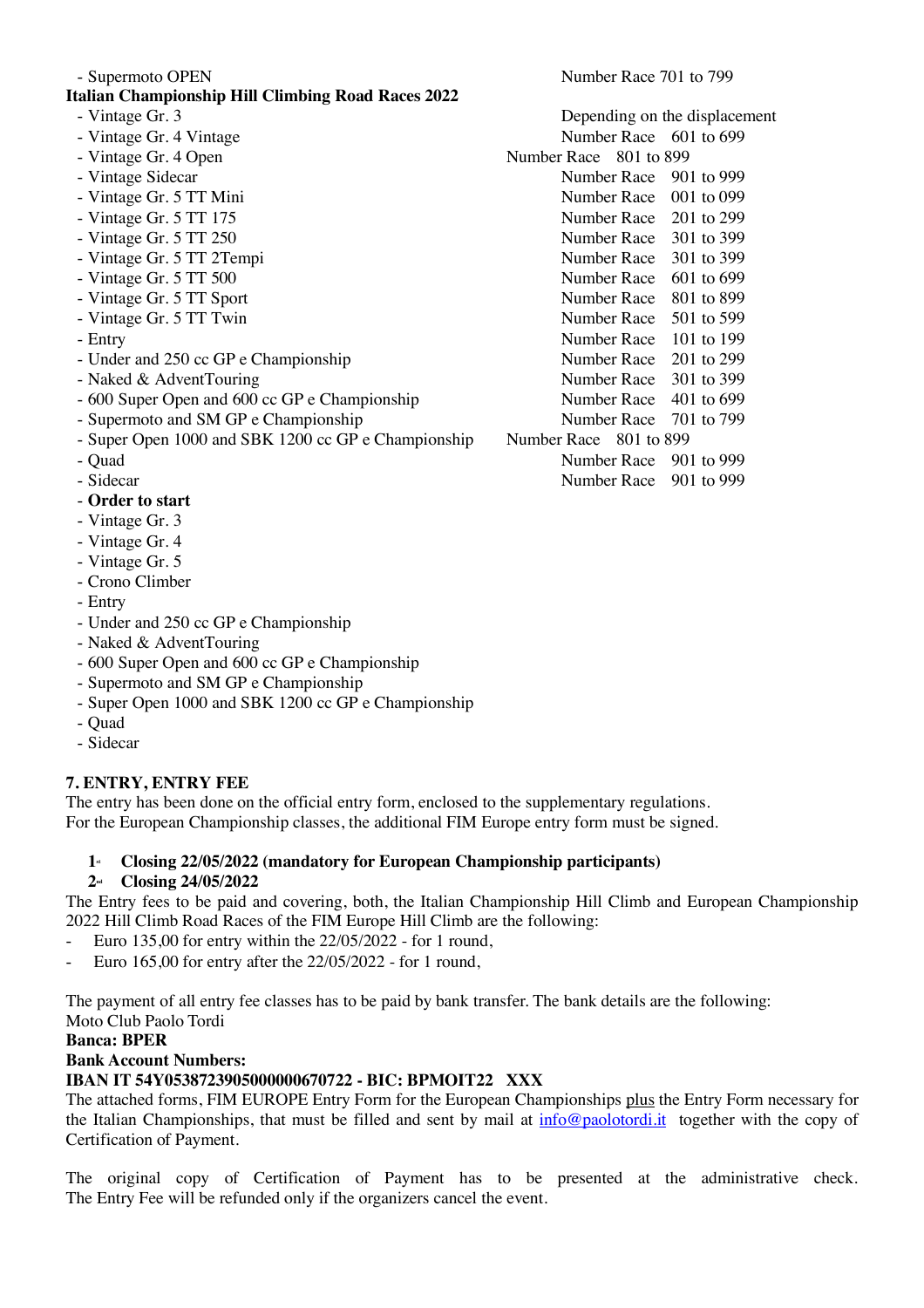Foreign riders have to hold an appropriate license, a permission for participation in another EU country and an accident insurance in accordance with the sporting code of the FIM Europe.

Each competitor is only allowed to star once per class/competition and he is also only allowed to attend the event in maximum two classes.

The organizer will inform all riders after the entry deadline, whether they are accepted or not in accordance to the general championship terms of the FMI. Each vehicle can be nominated once and has start in its category and its class according to its engine capacity.

A set of 3 starting numbers will be provided by the organizer. The starting number have to be fixed at the predetermined position in front, left and right due to the decision of the technical stewards. Otherwise, the competitor is not allowed to race or practice.

Riders in the EC classes must be in possession of a valid and signed Road Race license from the FIM Europe (annual or one event), or from another CONU and/or from his National Federation (FMN). Riders with FIM Europe license must have a written approval of their FMN with an accordance to participate.

### **8. TECHNICAL INSPECTION AND ADMINISTRATIVE CHECK**

No rider or machine is permitted on the track unless he/it has passed the technical inspections, which will be held according to the following schedule:

The Administrative Check will be held at the Paddock entrance.

| FRIDAY,   | 27/05/2022: | $15,00 \div 18,00$ in the Riders Village          |
|-----------|-------------|---------------------------------------------------|
| SATURDAY, | 28/05/2022: | $08,00 \div 13,00$ in the Riders Village          |
| SUNDAY,   | 29/05/2022: | $08,00 \div 08,30$ telephone or mail prior notice |

### **9. TECHNICAL CHECK**

| The Technical Check will be at the paddock entrance as follows: |             |                                                      |  |  |  |  |  |
|-----------------------------------------------------------------|-------------|------------------------------------------------------|--|--|--|--|--|
| FRIDAY.                                                         |             | 27/05/2022: 15,00 $\div$ 18,00 in the Riders Village |  |  |  |  |  |
| SATURDAY,                                                       | 28/05/2022: | $08,00 \div 13,00$ in the Riders Village             |  |  |  |  |  |
| SUNDAY,                                                         | 29/05/2022: | $08,00 \div 08,30$ telephone or mail prior notice    |  |  |  |  |  |

After the Technical Check the vehicle will be marked and the control slip is kept by the steward. No rider and no vehicle are allowed on the Race Track without passing the Technical Check. Driving on the racetrack outside the specific practice times with race vehicles is strictly forbidden.

Official scheduled trainings **SATURDAY, 28/05/2022 -** During the 1<sup>*s*</sup> **round of Italian Championship** 

## **NO TRANSPONDERS WILL BE USED**

**10. RACES** The start of the first race of 2st round of European Championship well be: **SUNDAY, 29/05/2022 ÷ 14,00** The start of the second race of 2st round of European Championship well be:<br>SUNDAY,  $29/05/2022 \div 16,00$ **SUNDAY, 29/05/2022 ÷ 16,00**

Award 19,00 in the locality in the Riders Village - Pieve Santo Stefano (AR).

#### **11. PRIZES**

There is no price money foreseen.

## **12. PROTESTS**

All protest must be made in accordance with the requirements of the FIM Europe Disciplinary and Arbitration Code and be accompanied by a fee of Euro 350,00.

**Appeal see FIM Europe** Disciplinary and Arbitration Code